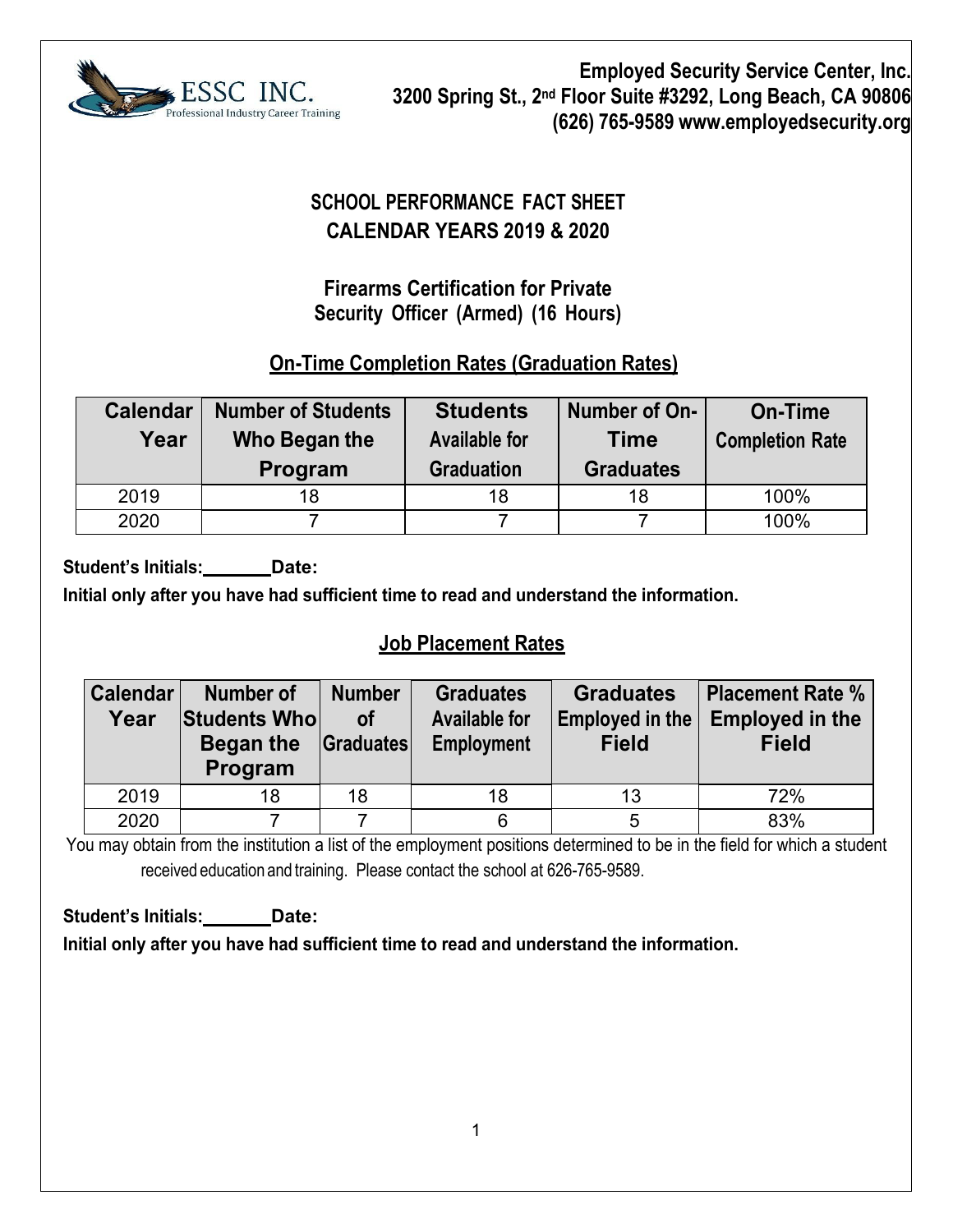

# **Gainfully Employed Categories**

# **Part-Time vs. Full-Time Employment**

| <b>Calendar Year</b> | <b>Graduate Employed</b><br>in the Field<br>20-29 Hours Per<br><b>Week</b> | <b>Graduates Employed in the</b><br><b>Field at Least 30 Hours Per</b><br><b>Week</b> | <b>Total Graduates</b><br><b>Employed in the</b><br><b>Field</b> |  |  |
|----------------------|----------------------------------------------------------------------------|---------------------------------------------------------------------------------------|------------------------------------------------------------------|--|--|
| 2019                 |                                                                            |                                                                                       | 13                                                               |  |  |
| 2020                 |                                                                            | 5                                                                                     | 5                                                                |  |  |

**Student's Initials: Date:**

**Initial only after you have had sufficient time to read and understand the information.** 

#### **Single Position vs. Concurrent Aggregated Position**

| <b>Calendar Year</b> | <b>Graduates</b><br><b>Employed in the</b><br><b>Field in a Single</b><br><b>Position</b> | <b>Graduates Employed in</b><br>the Field in Concurrent<br><b>Aggregated Positions</b> | <b>Total Graduates</b><br><b>Employed in the</b><br><b>Field</b> |  |
|----------------------|-------------------------------------------------------------------------------------------|----------------------------------------------------------------------------------------|------------------------------------------------------------------|--|
| 2019                 | 13                                                                                        |                                                                                        | 13                                                               |  |
| 2020                 |                                                                                           |                                                                                        |                                                                  |  |

Student's Initials: **Date:** 

**Initial only after you have had sufficient time to read and understand the information.** 

## **Self-Employed / Freelance Positions**

| <b>Calendar Year</b> | <b>Graduates Employed who are Self-</b><br><b>Employed or Working Freelance</b> | <b>Total Graduates</b><br><b>Employed in the Field</b> |  |  |
|----------------------|---------------------------------------------------------------------------------|--------------------------------------------------------|--|--|
| 2019                 |                                                                                 |                                                        |  |  |
| 2020                 |                                                                                 | ∽                                                      |  |  |

**Student's Initials: Date:**

**Initial only after you have had sufficient time to read and understand the information.**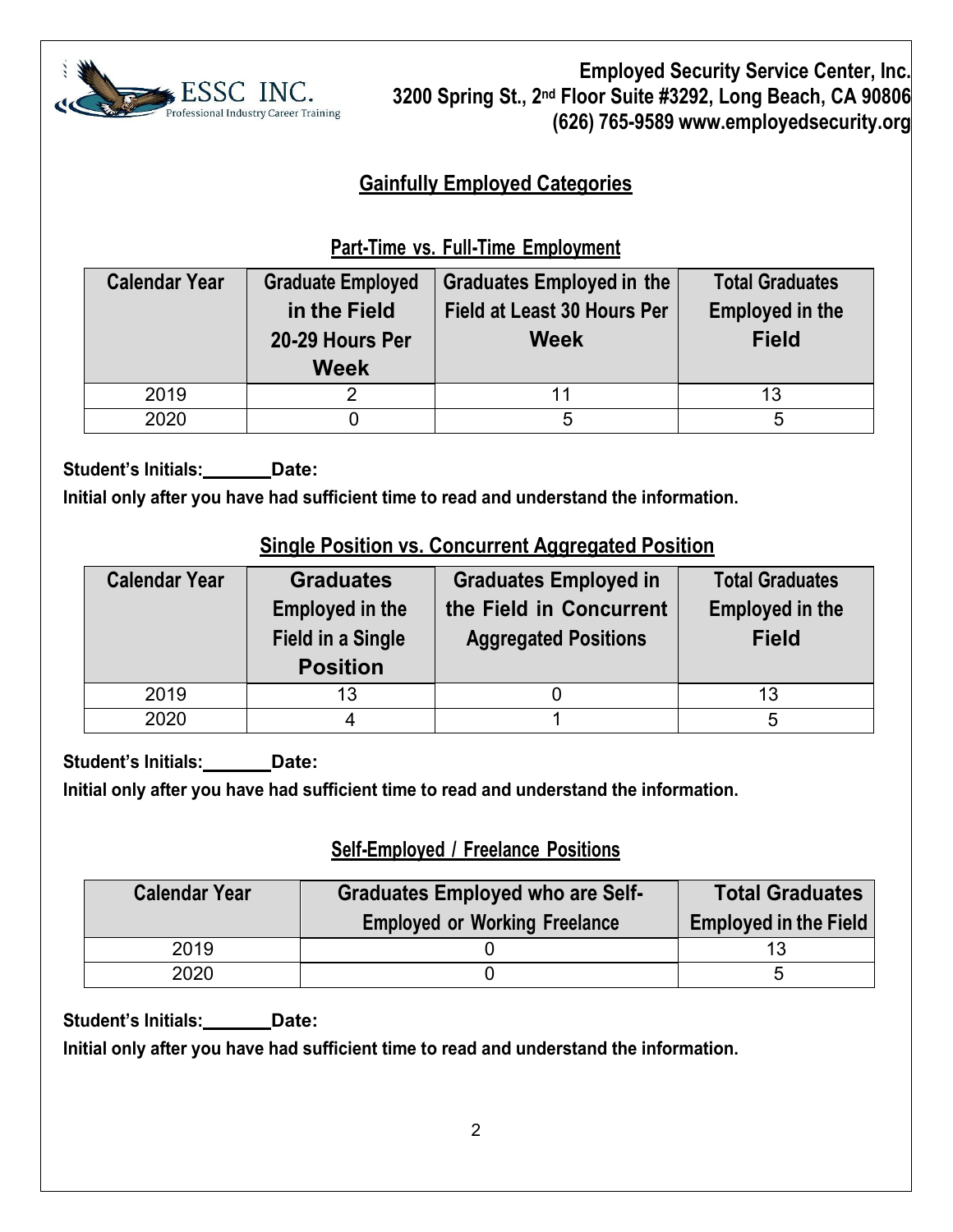

#### **Institutional Employment**

| <b>Calendar Year</b> | Graduates Employed in the Field who are<br><b>Employed by the Institution, an Employer</b><br>Owned by the Institution, or an Employer<br>who Shares Ownership with the<br>Institution. | <b>Total Graduates</b><br><b>Employed in the Field</b> |
|----------------------|-----------------------------------------------------------------------------------------------------------------------------------------------------------------------------------------|--------------------------------------------------------|
| 2019                 |                                                                                                                                                                                         | 13                                                     |
| 2020                 |                                                                                                                                                                                         | 5                                                      |

Student's Initials: \_\_\_\_\_\_Date:

**Initial only after you have had sufficient time to read and understand the information.**

#### **License Examination Passage Rates**

| <b>Calendar</b> | Number of            | <b>Number of</b>                        | <b>Number Who</b>     | Number Who          | <b>Passage</b> |
|-----------------|----------------------|-----------------------------------------|-----------------------|---------------------|----------------|
| Year            | <b>Graduates in</b>  | <b>Graduates</b><br><b>Passed First</b> |                       | <b>Failed First</b> | <b>Rate</b>    |
|                 | <b>Calendar Year</b> | <b>Taking Exam</b>                      | <b>Available Exam</b> | <b>Available</b>    |                |
|                 |                      |                                         |                       | <b>Exam</b>         |                |
| 2019            | N/A                  | N/A                                     | N/A                   | N/A                 | N/A            |
| 2020            | N/A                  | N/A                                     | N/A                   | N/A                 | N/A            |

License Examination does NOT apply to this program.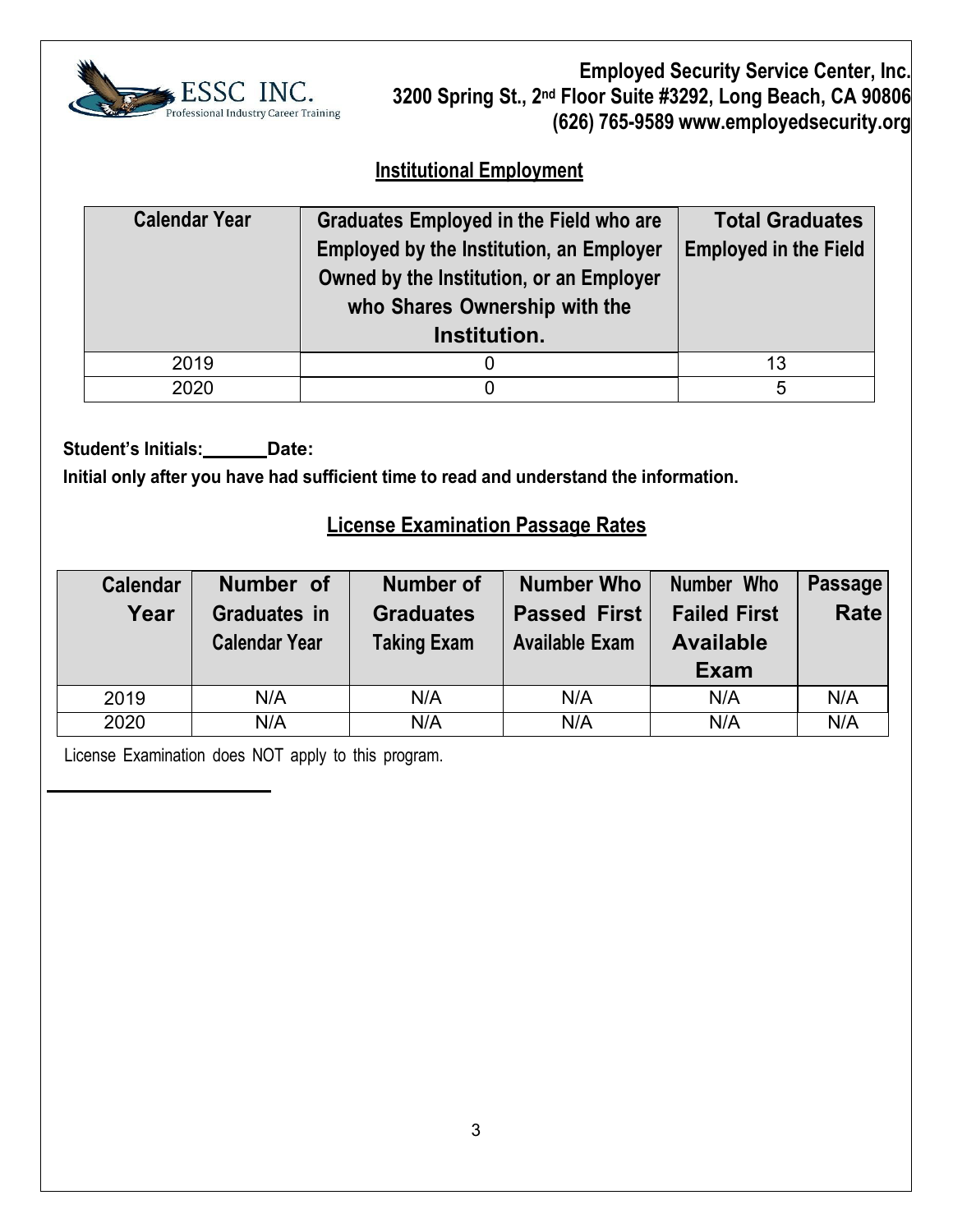**Annual salary and wages reported for graduates employed in the field.**

|                         | Graduates                          | <b>Graduates</b>     | \$15,001       | \$20,001 | \$25,001                       |   | \$30,001 \$35,001 \$40,001 |                              | \$45,001    |
|-------------------------|------------------------------------|----------------------|----------------|----------|--------------------------------|---|----------------------------|------------------------------|-------------|
| <b>Calendar</b><br>Year | <b>Available for</b><br>Employment | Employed in<br>Field | \$20,000       | \$25,000 | \$30,000                       |   |                            | $$35000$ $$40,000$ $$45,000$ | \$50,000    |
| 2019                    | 18                                 | 13                   | $\overline{2}$ | 5        | 6                              | 0 | $\Omega$                   | 0                            | 0           |
| 2020                    | 6                                  | 5                    | 0              | 0        | 0                              | 3 |                            | 0                            | $\mathbf 0$ |
| <b>Calendar</b>         | \$50,001                           | \$55,001             | \$50,001       | \$65,001 | No<br><b>Salary</b>            |   |                            |                              |             |
| Year                    | \$55,000                           | \$60,000             | \$55,000       | \$70,000 | <b>Information</b><br>Reported |   |                            |                              |             |
| 2019                    | 0                                  | 0                    | 0              | 0        | 0                              |   |                            |                              |             |
| 2020                    |                                    | 0                    | $\overline{0}$ |          | $\overline{0}$                 |   |                            |                              |             |

A list of sources used to substantiate salary disclosures is available from the school.

Please contact the school at 626-765-9589.

**Student's Initials: Date:**

**Initial only after you have had sufficient time to read and understand the information.**

# **Cost of Educational Program**

Total charges for the program for students completing on-time in 2019: \$450.00. Total charges may be higher for students who do not complete on-time.

Total charges for the program for students completing on-time in 2020: \$450.00. Total charges may be higher for students who do not complete on-time.

**Student's Initials: Date:**

**Initial only after you have had sufficient time to read and understand the information.**

## **Federal Student Loan Debt**

Students at Employed Security Service Center Inc. are not eligible for federal student loans. This institution does not meet the U.S. Department of Education criteria that would allow its students to participate in federal student aid programs.

Student's Initials: **Date: Initial only after you have had sufficient time to read and understand the information.**

4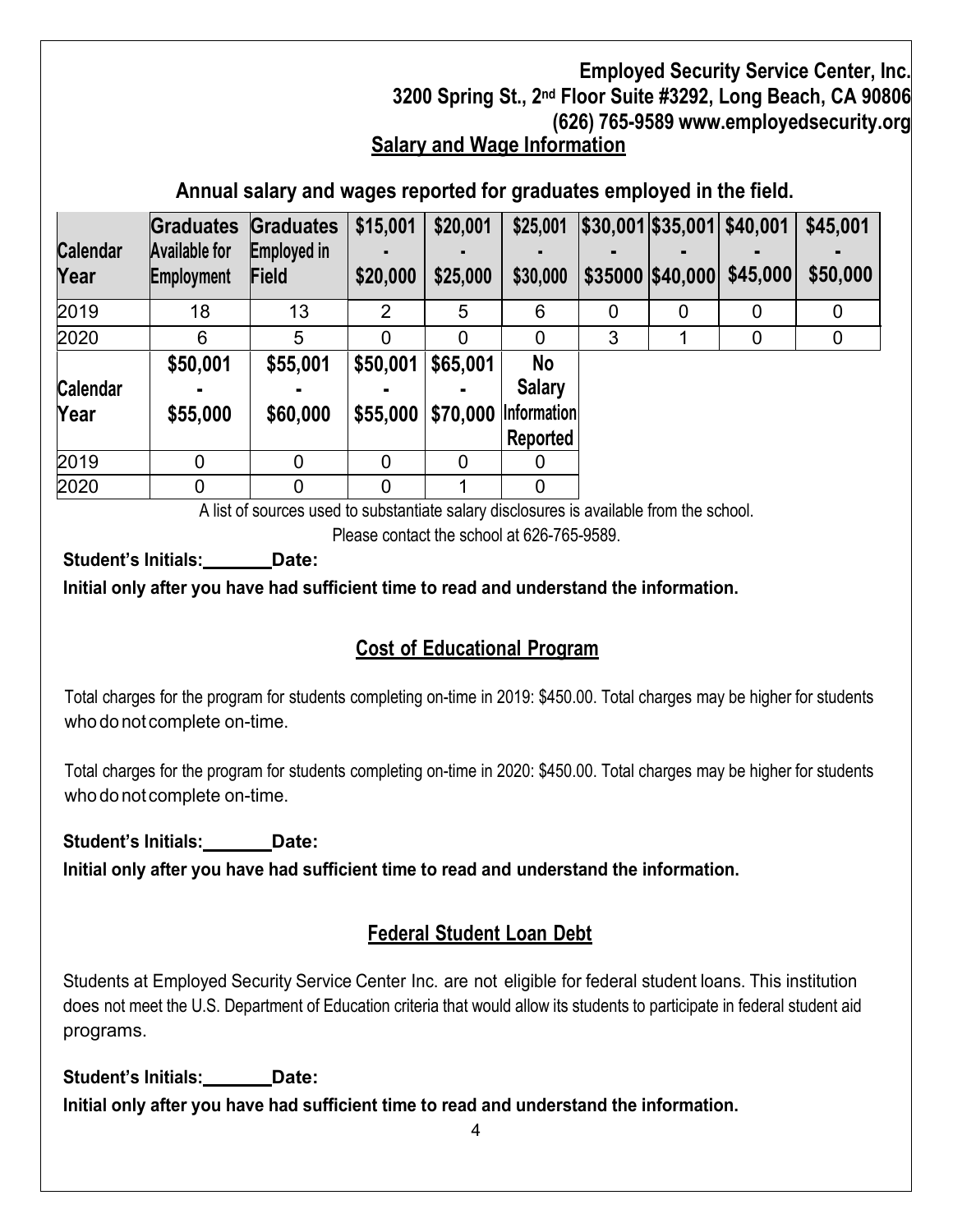

This fact sheet is filed with the Bureau for Private Postsecondary Education. Regardless of any information you may have relating to completion rates, placement rates, starting salaries, or license exam passage rates, this fact sheet contains the information as calculated pursuant to state law.

Any questions a student may have regarding this fact sheet that have not been satisfactorily answered by the institutionmay be directed to the Bureau for Private Postsecondary Education at 1747 North Market Blvd., Suite 225, Sacramento,CA 9583[4,www.bppe.ca.gov,](http://www.bppe.ca.gov/) toll-free telephone number(888) 370-7589orby fax (916)263-1897.

Student Name - Print

Student Signature Date

**School Official** Date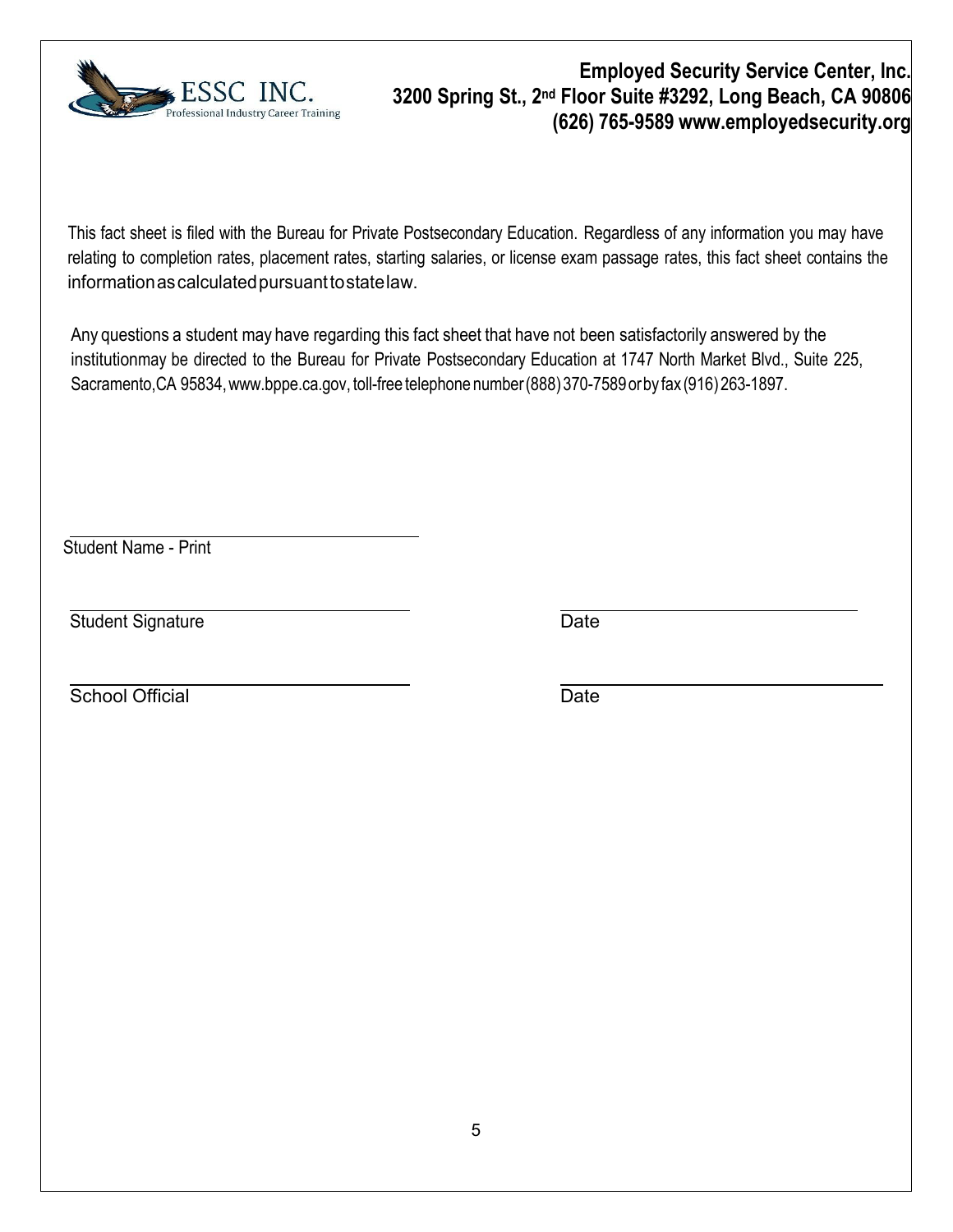

# **Definitions**

- "Number of Students Who Began the Program" means the number of students who began a program who were scheduled to complete the program within 100% of the published program length within the reporting calendar year and excludesallstudentswhocancelledduringthecancellationperiod.
- "Students Available for Graduation" is the number of students who began the program minus the number of students who have died, been incarcerated, or been called to active military duty.
- "Number of On-time Graduates" is the number of students who completed the program within 100% of the publishedprogram length withinthe reporting calendar year.
- "On-time Completion Rate" is the number of on-time graduates divided by the number of students available for graduation.
- "150% Graduates" is the number of students who completed the program within 150% of the program length (includes on-time graduates).
- "150% Completion Rate" is the number of students who completed the program in the reported calendar year within 150% of the published program length, including on-time graduates, divided by the number of students available for graduation.
- "Graduates Available for Employment" means the number of graduates minus the number of graduates unavailable for employment.
- "Graduates Unavailable for Employment" means the graduates who, after graduation, die, become incarcerated, are called to active military duty, are international students that leave the United States or do not have a visa allowing employment in the United States, or are continuing their education in an accredited or bureau-approved postsecondary institution.
- "Graduates Employed in the Field" means graduates who beginning within six months after a student completes the applicable educational program are gainfully employed, whose employment has been reported, and for whom the institution has documented verification of employment. For occupations for which the state requires passing an examination, the six months' period begins after the announcement of the examination results for the first examination available after a student completes an applicable educational program.
- "Placement Rate Employed in the Field" is calculated by dividing the number of graduates gainfully employed in the fieldbythenumberofgraduatesavailableforemployment.
- "Number of Graduates Taking Exam" is the number of graduates who took the first available exam in the reported calendar year.
- "First Available Exam Date" is the date for the first available exam after a student completed a program.
- Passage Rate" is calculated by dividing the number of graduates who passed the exam by the number of graduateswhotookthereportedlicensingexam.
- "Number Who Passed First Available Exam" is the number of graduates who took and passed the first available licensing examafter completingtheprogram.
- "Salary" is as reported by graduate or graduate's employer.
- "No Salary Information Reported" is the number of graduates for whom, after making reasonable attempts, the school was not able to obtain salary information.